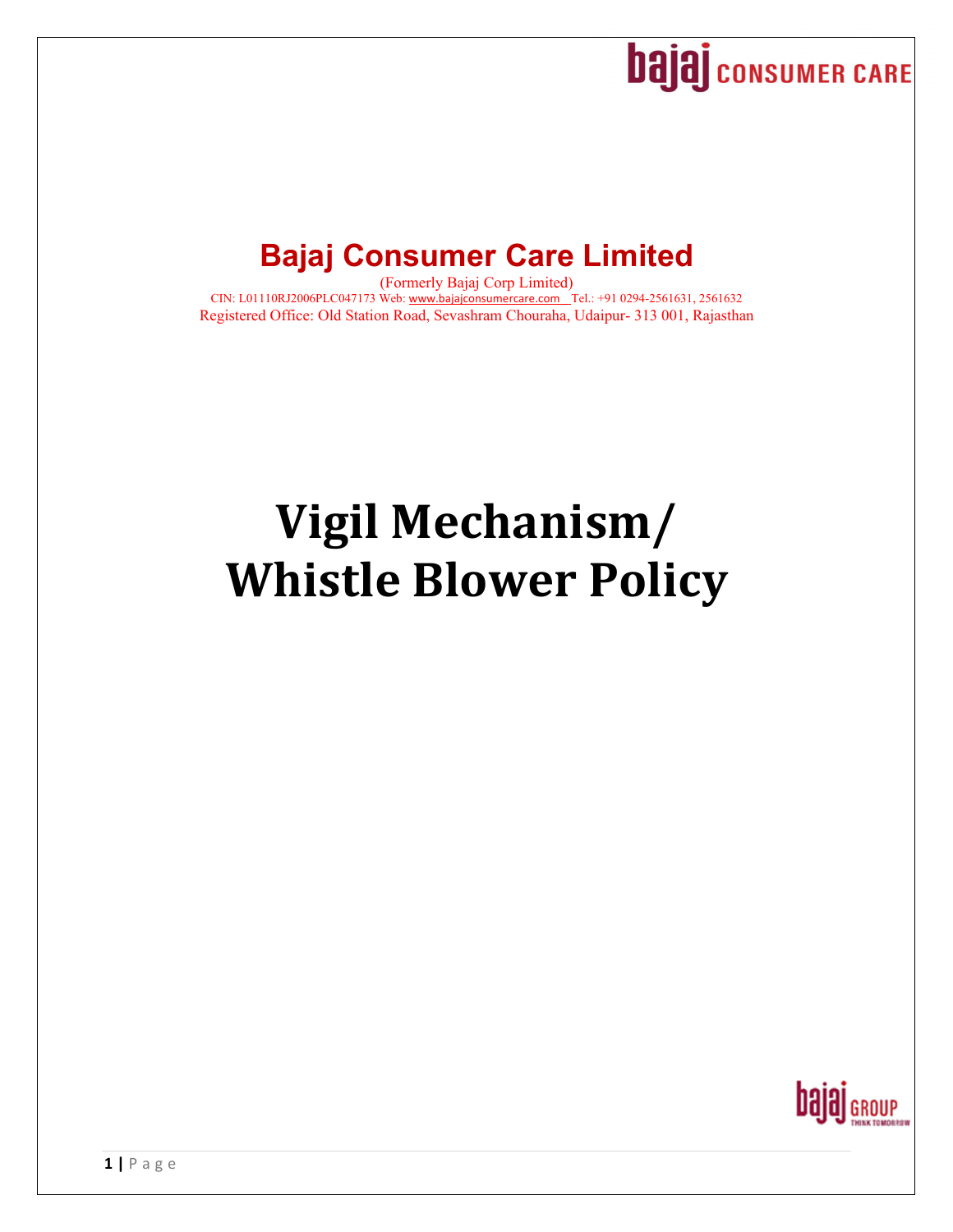# **Contents**

| 1. |  |
|----|--|
| 2. |  |
| 3. |  |
| 4. |  |
| 5. |  |
| 6. |  |
| 7. |  |
| 8. |  |
| 9. |  |
|    |  |
|    |  |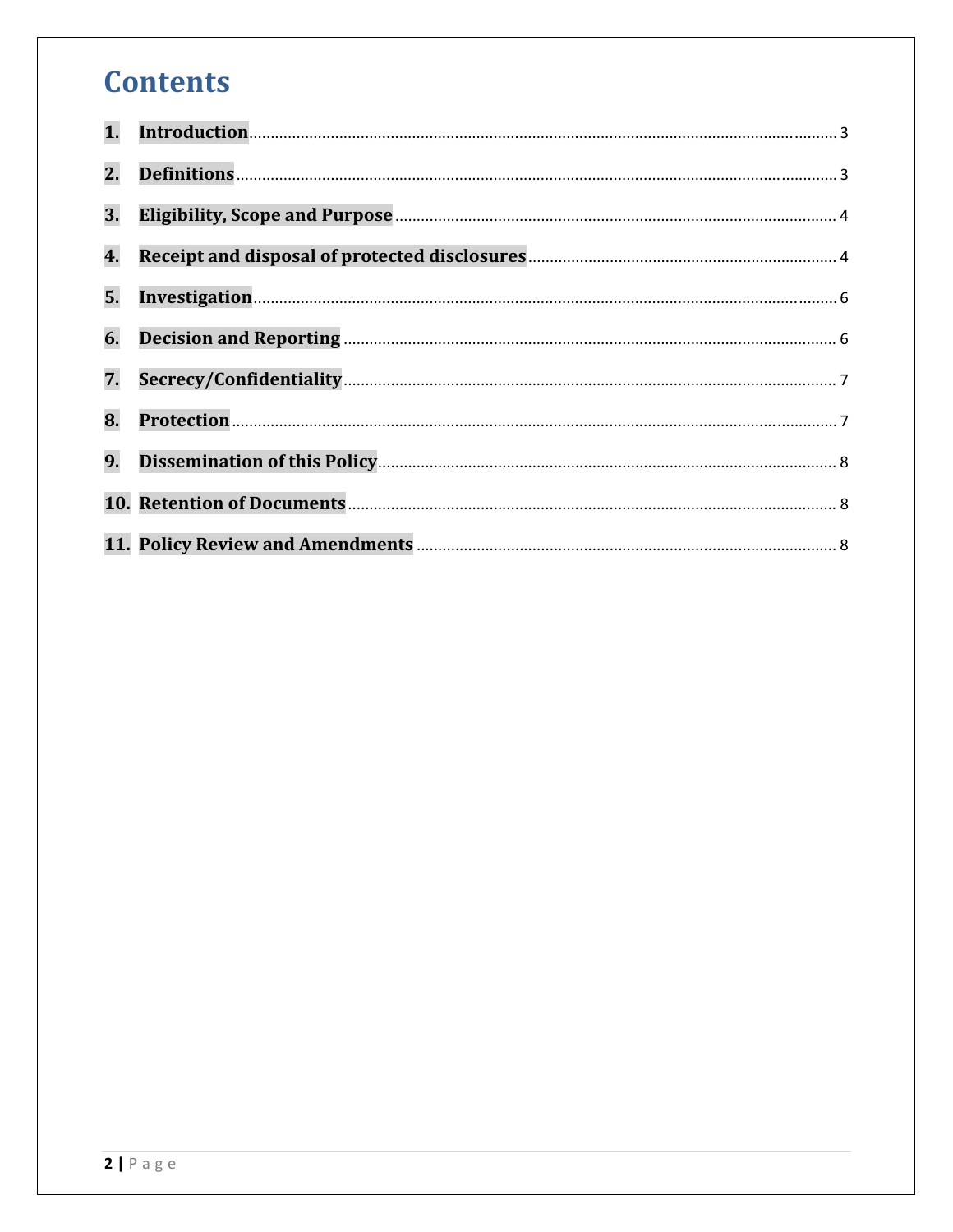#### 1. **Introduction**

- 1.1 Section 177 of the Companies Act, 2013 requires every listed company and such class or classes of companies, as may be prescribed to establish a vigil mechanism for the directors and employees to report genuine concerns in such manner as may be prescribed. The Company has adopted a Code of Conduct for Directors and Senior Management Executives ("the Code"), which lays down the principles and standards that should govern the actions of the Company and its employees. Any actual or potential violation of the Code, howsoever insignificant or perceived as such, would be a matter of serious concern for the Company. Such a vigil mechanism shall provide for adequate safeguards against victimization of persons who use such mechanism and also make provision for direct access to the chairperson of the Audit Committee in appropriate or exceptional cases.
- 1.2. The Securities and Exchange Board of India (Listing Obligations and Disclosure Requirements) Regulations, 2015 (the "SEBI LODR Regulations 2015") provides for all listed companies to formulate a Vigil Mechanism for Directors and Employees to report genuine concerns. The vigil mechanism shall provide for adequate safeguards against victimization of director(s) or employee(s) or any other person who avail the mechanism and also provide for direct access to the chairperson of the audit committee in appropriate or exceptional cases.
- 1.3. Under these circumstances, Bajaj Consumer Care Limited ("BCCL"), being a Listed Company established a Vigil Mechanism Policy.

#### **2. Definitions**

- **1) "Act"** shall mean the Companies Act, 2013 and the rules made thereunder, as amended.
- 2) **"Alleged wrongful conduct"** shall include violation of law, infringement of the Company's rules, misappropriation of monies, actual or suspected fraud, substantial and specific danger to public health and safety or abuse of authority".
- 3) **"Audit Committee"** shall mean a committee constituted by the Board in accordance with provisions of the Act and the Listing Regulations.
- 4) **"Board"** shall mean the board of directors of the Company.
- 5) **"Employee"** shall mean all the present employees and whole time directors of the Company (whether working in India or abroad).
- 6) **"Listing Regulations**" shall mean the Securities and Exchange Board of India (Listing Obligations and Disclosure Requirements) Regulations, 2015, as amended.
- 7) **"Policy"** shall mean this whistle blower policy.
- 8) "**Protected Disclosure"** shall mean a concern raised by an Employee or a group of Employees of the Company, through a written communication and made in good faith which discloses or demonstrates information about an unethical or improper activity with respect to the Company. It should be factual and not speculative or in the nature of an interpretation or conclusion and should contain as much specific information as possible to allow for proper assessment of the nature and extent of the concern.
- 9) **"Subject"** means a person or group of persons against or in relation to whom a Protected Disclosure is made or evidence gathered during the course of an investigation.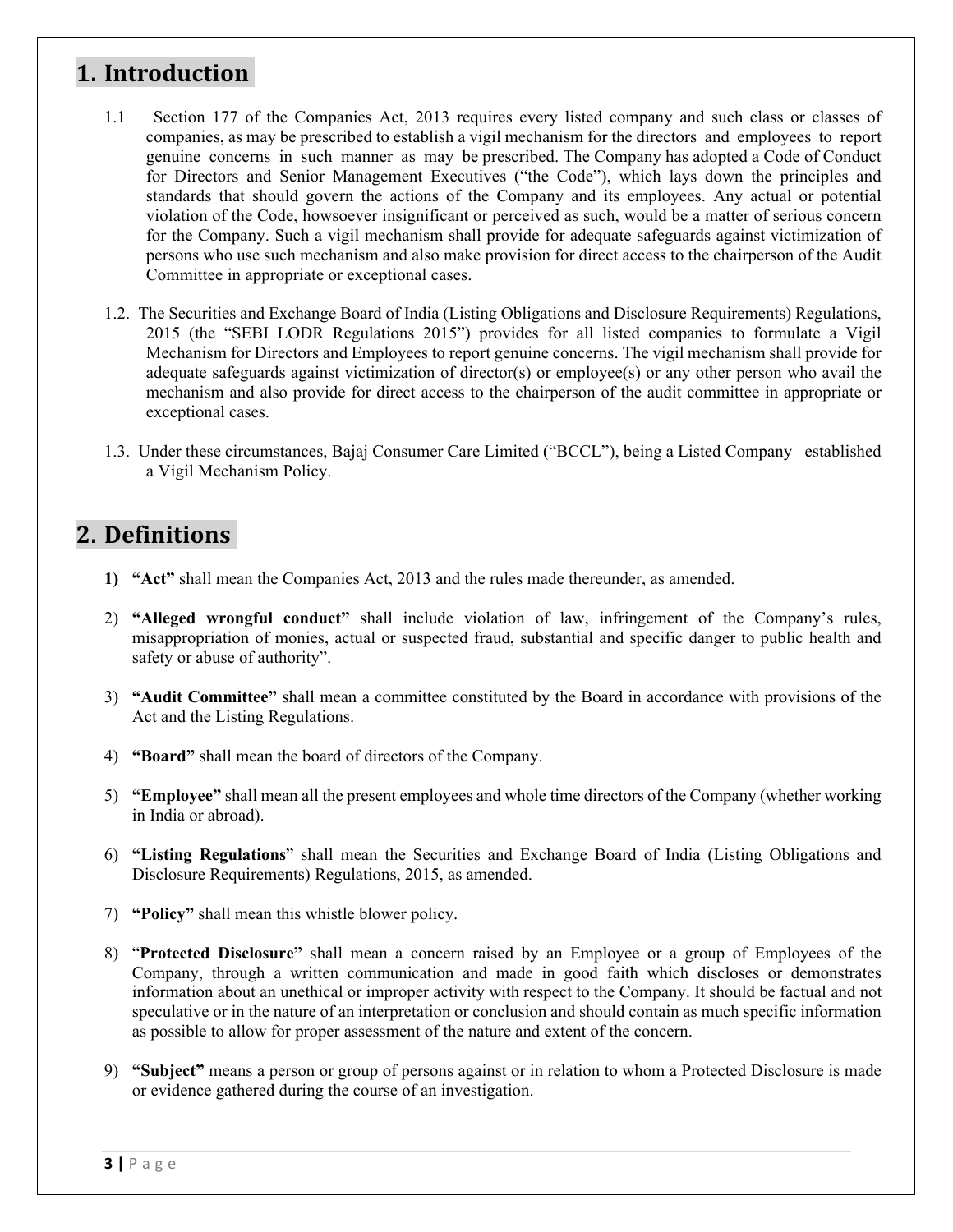- 10) **"Vigilance and Ethics Officer"** means an officer appointed to receive Protected Disclosures from Whistle Blowers, maintaining records thereof, placing the same before the Audit Committee for its disposal and informing the Whistle Blower the result thereof.
- 11) **"Whistle Blower**" is an Employee or a group of Employees who make a Protected Disclosure under this Policy and may also be referred to as a Complainant.

### **3.Eligibility, Scope and Purpose**

- a) All directors and Employees of the Company are eligible to make Protected Disclosures under this Policy in relation to matters concerning the Company.
- b) This Policy covers malpractices and events which have taken place or are suspected to have taken place, misuse or abuse of authority, fraud or suspected fraud, violation of Company rules, manipulations, negligence causing danger to public health and safety, misappropriation of monies, and other matters or activity on account of which the interest of the Company is affected and formally reported by whistle blowers concerning the employees of the Company.
- c) The Company is committed to adhere to the highest standards of ethical, moral and legal conduct of business operations. Accordingly, the Company encourages its employees who have concerns about suspected misconduct to come forward and express these concerns without fear of punishment or unfair treatment. Vigil mechanism provides a channel to the employees and the directors to report to the management, concerns about unethical behavior, actual or suspected fraud or violation of the Code or any policy framed by the Board. This mechanism provides for adequate safeguards against victimization of employees and directors to avail of the mechanism and also provide for direct access to the chairperson of the Audit Committee in exceptional cases.
- d) This neither releases employees from their duty of confidentiality in the course of their work nor can it be used as a route for raising malicious or unfounded allegations against people in authority and / or colleagues in general.

# **4. Receipt and disposal of protected disclosures**

- 1) All Protected Disclosures should be reported in writing by the Whistle Blower as soon as possible after the Whistle Blower becomes aware of the same so as to ensure a clear understanding of the issues raised and should either be typed or written in a legible handwriting in English.
- 2) The Protected Disclosure should be submitted in a closed and secured envelope and should be super scribed as "**Protected disclosure under the Vigil Mechanism/Whistle Blower policy**". Alternatively, the same can also be sent through email with the subject "**Protected disclosure under the Vigil Mechanism/Whistle Blower policy**". If the Whistle Blower is not super scribed and closed as mentioned above, it will not be possible for the Audit Committee to protect the Whistle Blower and the Protected Disclosure will be dealt with, as if it were a normal disclosure. In order to protect the identity of the Whistle Blower, the Vigilance and Ethics Officer will not issue any acknowledgement to the Whistle Blower and they are advised neither to write their name / address on the envelope nor enter into any further correspondence with the Vigilance and Ethics Officer. The Vigilance and Ethics Officer shall assure that in case any further clarification is required, he will get in touch with the Whistle Blower.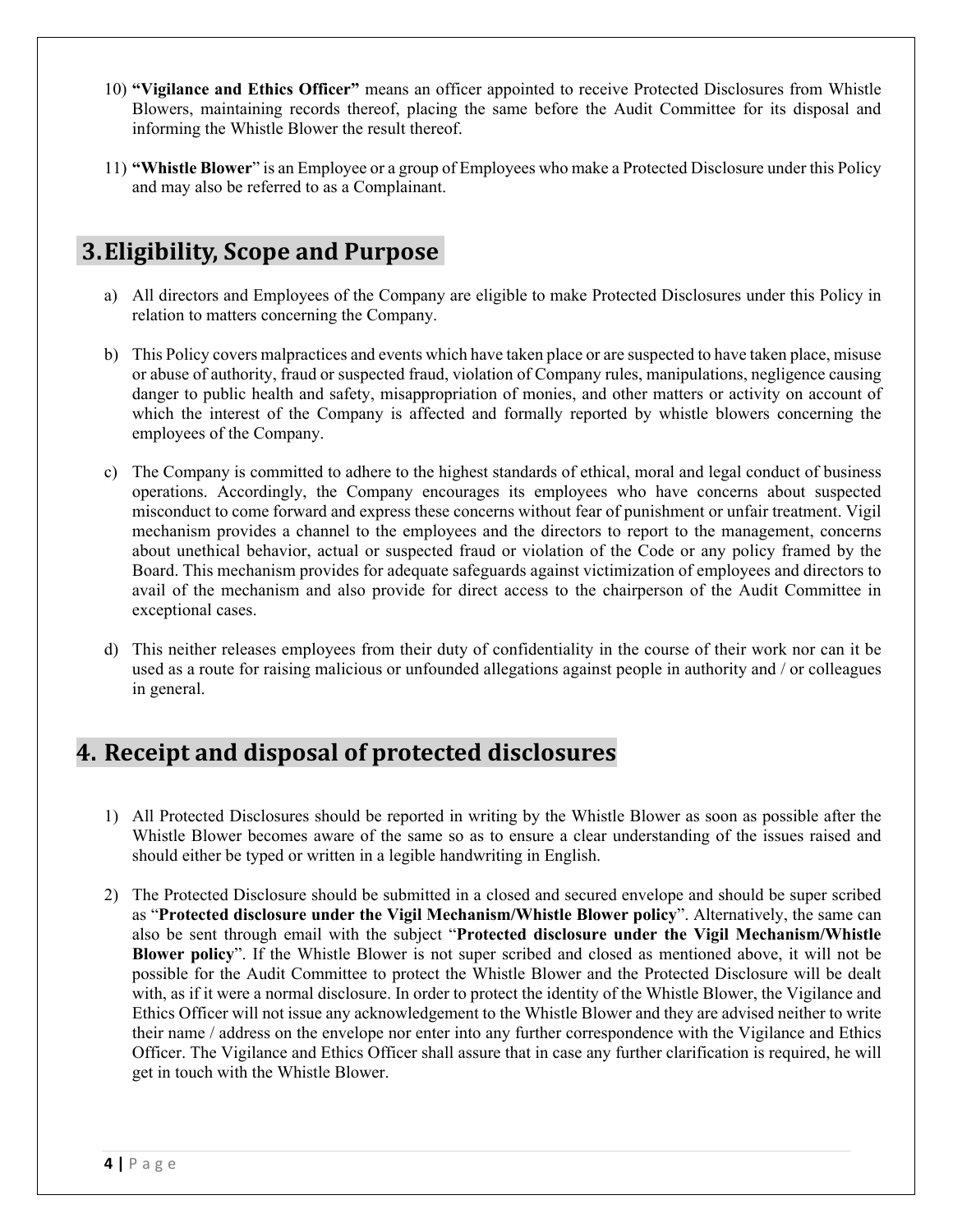- 3) Any disclosures that are submitted anonymously or under a pseudonym shall not be entertained by the Vigilance and Ethics Officer.
- 4) The Protected Disclosure should be forwarded under a covering letter signed by the Whistle Blower. The Vigilance and Ethics Officer or the chairperson of the Audit Committee or the chairperson of the Company, as the case may be, shall detach the covering letter bearing the identity of the Whistle Blower and process only the Protected Disclosure.
- 5) All Protected Disclosures should be addressed to the Vigilance and Ethics Officer of the Company or to the chairperson of the Audit Committee or the chairperson of the Company in exceptional cases.

The contact details of the Vigilance and Ethics Officer are as under:

**Mr. Dilip Kumar Malu, Chief Financial Officer** Station Road Sevashram Chauraha Udaipur – 313001 **Email-** dkmaloo@bajajconsumer.com

6) The Protected Disclosure against the Vigilance and Ethics Officer should be addressed to the chairperson of the Company and the Protected Disclosure against the chairperson of the Company should be addressed to the chairperson of the Audit Committee.

The contact details of the chairperson of the Company are as under:

**Mr. Kushagra Bajaj, Chairman**  Bajaj Bhawan, 2nd Floor, Jamnalal Bajaj Marg, 226, Nariman Point, Mumbai 400026 **Email- pramodpg@bajajhindusthan.com** 

The contact details of the chairperson of the Audit Committee are as under:

**Mr. Gaurav Dalmia, Chairman – Audit Committee**  C/o. Landmark Property Development Company Limited, 11<sup>th</sup> Floor, Narain Manzil Building, 23 Barakhamba Road, New Delhi 110001 **Email: gdalmia@dalmia.com** 

7) On receipt of the Protected Disclosure, the Vigilance and Ethics Officer, or the chairperson of the Company or the chairperson of the Audit Committee, as the case may be, shall make a record of the Protected Disclosure and also ascertain from the Whistle Blower whether he was the person who made the Protected Disclosure or not. He shall also carry out initial investigation either himself or by involving any other officer of the Company or an outside agency before referring the matter to the Audit Committee of the Company for further appropriate investigation and needful action. The record will include:

Brief facts;

- a) Whether the same Protected Disclosure was raised previously by anyone, and if so, the outcome thereof;
- b) Whether the same Protected Disclosure was raised previously on the same subject;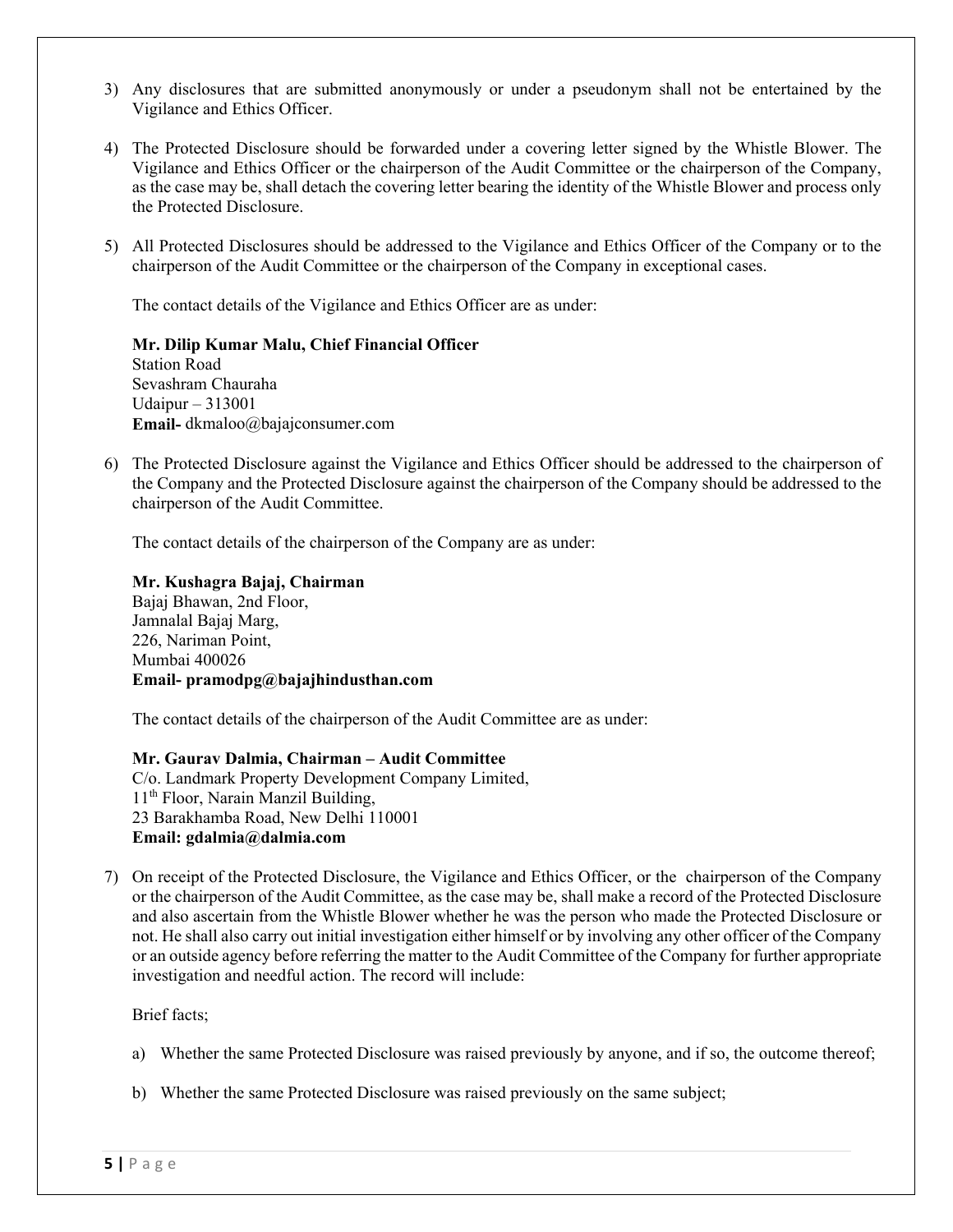- c) Details of actions taken by Vigilance and Ethics Officer / Chairman/ for processing the complaint
- d) Findings of the Audit Committee
- e) The recommendations of the Audit Committee/ other action(s).
- 8) The Audit Committee, if deems fit, may call for further information or particulars from the complainant.

#### **5.** Investigation

- 1) All Protected Disclosures under this Policy will be recorded and thoroughly investigated. The Audit Committee may investigate and may, at its discretion, consider involving any other officer of the Company and/ or an outside agency for the purpose of investigation.
- 2) The decision to conduct an investigation is by itself not an accusation and is to be treated as a neutral fact finding process.
- 3) Subject(s) will normally be informed in writing of the allegations at the outset of a formal investigation and will be provided opportunities for providing their inputs during the investigation.
- 4) Subject(s) have a right to consult with a person or persons of their choice, other than the Vigilance and Ethics Officer / investigators and/or members of the Audit Committee and/or the Whistle Blower.
- 5) Subject(s) shall have a duty to co-operate with the Audit Committee or any other officer appointed by it in this regard.
- 6) Subject(s) have a responsibility to not interfere with the investigation. Evidence shall not be withheld, destroyed or tampered with and witnesses shall not be influenced, coached, threatened or intimidated by the Subject(s).
- 7) Unless there are compelling reasons not to do so, Subject(s) will be given the opportunity to respond to findings contained in the investigation report. No allegation of wrong doing against a Subject(s) shall be considered as maintainable unless there is evidence in support of the allegation.
- 8) Subject(s) have a right to be informed of the outcome of the investigations. If allegations are not sustained, the Subject should be consulted as to whether public disclosure of the investigation results would be in the best interest of the Subject and the Company.
- 9) The investigation shall be completed normally within 90 days of the receipt of the Protected Disclosure and is extendable by such period as the Audit Committee deems fit.

# **6. Decision and Reporting**

1) If an investigation leads the Vigilance and Ethics Officer, or the chairperson of the Audit Committee, as the case may be, to conclude that an improper or unethical act has been committed, the Vigilance and Ethics Officer, or the chairperson of the Audit Committee, as the case may be, shall recommend to the management of the Company to take such disciplinary or corrective action as he may deem fit. It is clarified that any disciplinary or corrective action initiated against the Subject as a result of the findings of an investigation pursuant to this Policy shall adhere to the applicable personnel or staff conduct and disciplinary procedures.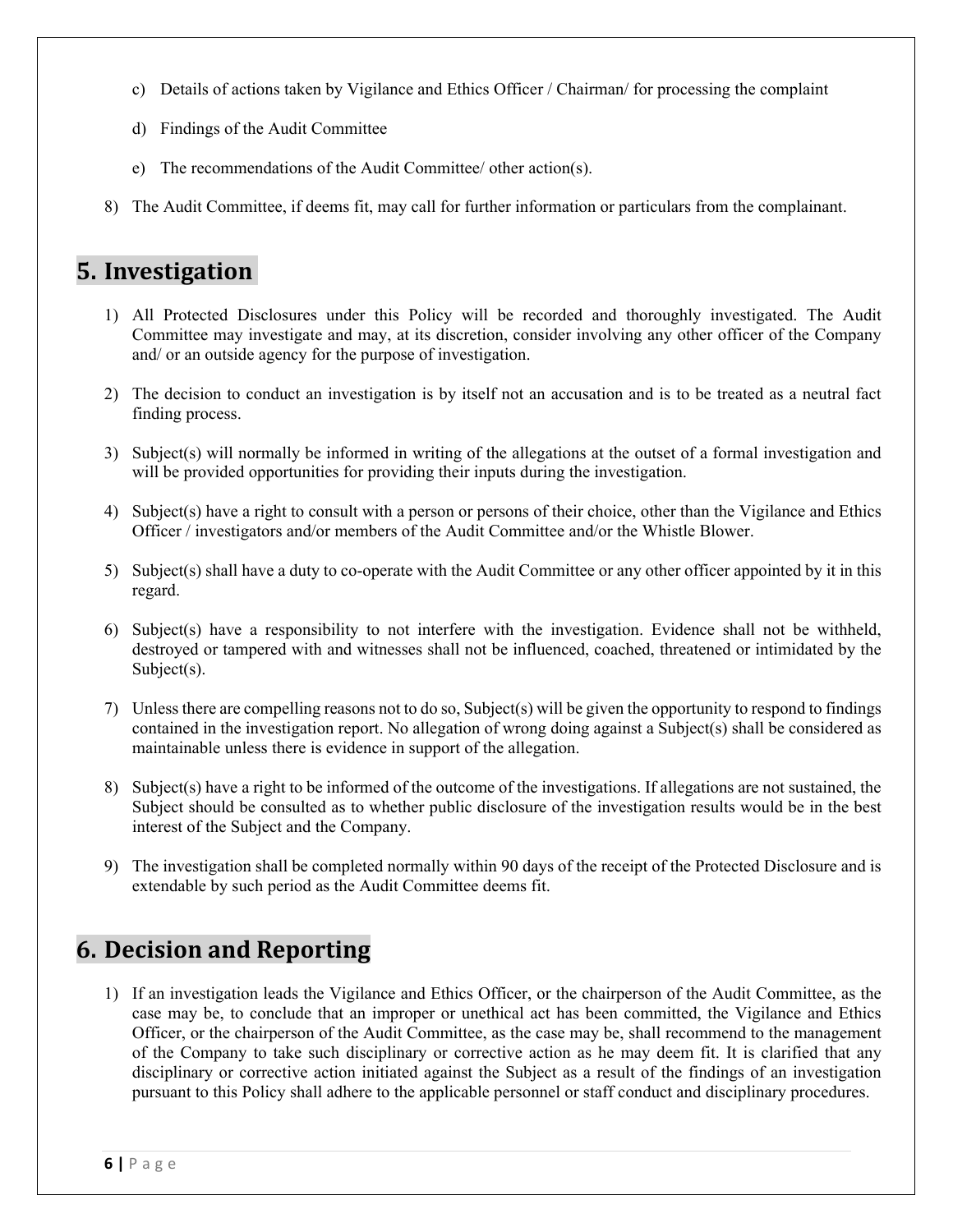- 2) The Vigilance and Ethics Officer shall submit a report to the chairperson of the Audit Committee on a regular basis about all Protected Disclosures referred to him/her since the last report together with the results of investigations, if any.
- 3) In case the Subject is the chairperson of the Company, the chairperson of the Audit Committee after examining the Protected Disclosure shall forward the Protected Disclosure to other members of the Audit Committee if deemed fit. The Audit Committee shall appropriately and expeditiously investigate the Protected Disclosure.
- 4) A Whistle Blower who makes false allegations of unethical and improper practices or about alleged wrongful conduct of the subject to the Vigilance and Ethics Officer or the Audit Committee shall be subject to appropriate disciplinary action in accordance with the rules, procedures and policies of the Company.
- 5) If the report of investigation is not to the satisfaction of the Whistle Blower, the Whistle Blower has the right to report the event to the appropriate legal or investigating agency.

# **7. Secrecy/Confidentiality**

- 1) The Whistle Blower, the Vigilance and Ethics Officer, the members of the Audit Committee, the Subject and everybody involved in the process shall:
- 2) Maintain confidentiality of all matters under this Policy.
- 3) Discuss only to the extent or with those persons as required under this Policy for completing the process of investigations.
- 4) Not keep the papers unattended anywhere at any time.
- 5) Keep the electronic mails / files under password.

# **8. Protection**

- 1) No unfair treatment will be meted out to a Whistle Blower by virtue of his/ her having reported a Protected Disclosure under this Policy. The Company, as a policy, condemns any kind of discrimination, harassment, victimization or any other unfair employment practice being adopted against Whistle Blowers. Complete protection will, therefore, be given to Whistle Blowers against any unfair practice like retaliation, threat or intimidation of termination/ suspension of service, disciplinary action, transfer, demotion, refusal of promotion or the like including any direct or indirect use of authority to obstruct the Whistle Blower's right to continue to perform his duties / functions including making further Protected Disclosure, if required.
- 2) The Company will take steps to minimize difficulties, which the Whistle Blower may experience as a result of making the Protected Disclosure. If the Whistle Blower is required to give evidence in criminal or disciplinary proceedings, the Company will arrange for the Whistle Blower to receive advice about the procedure, etc.
- 3) A Whistle Blower may report any violation of the above clause to the chairperson of the Audit Committee, who shall investigate into the same and recommend suitable action to the management.